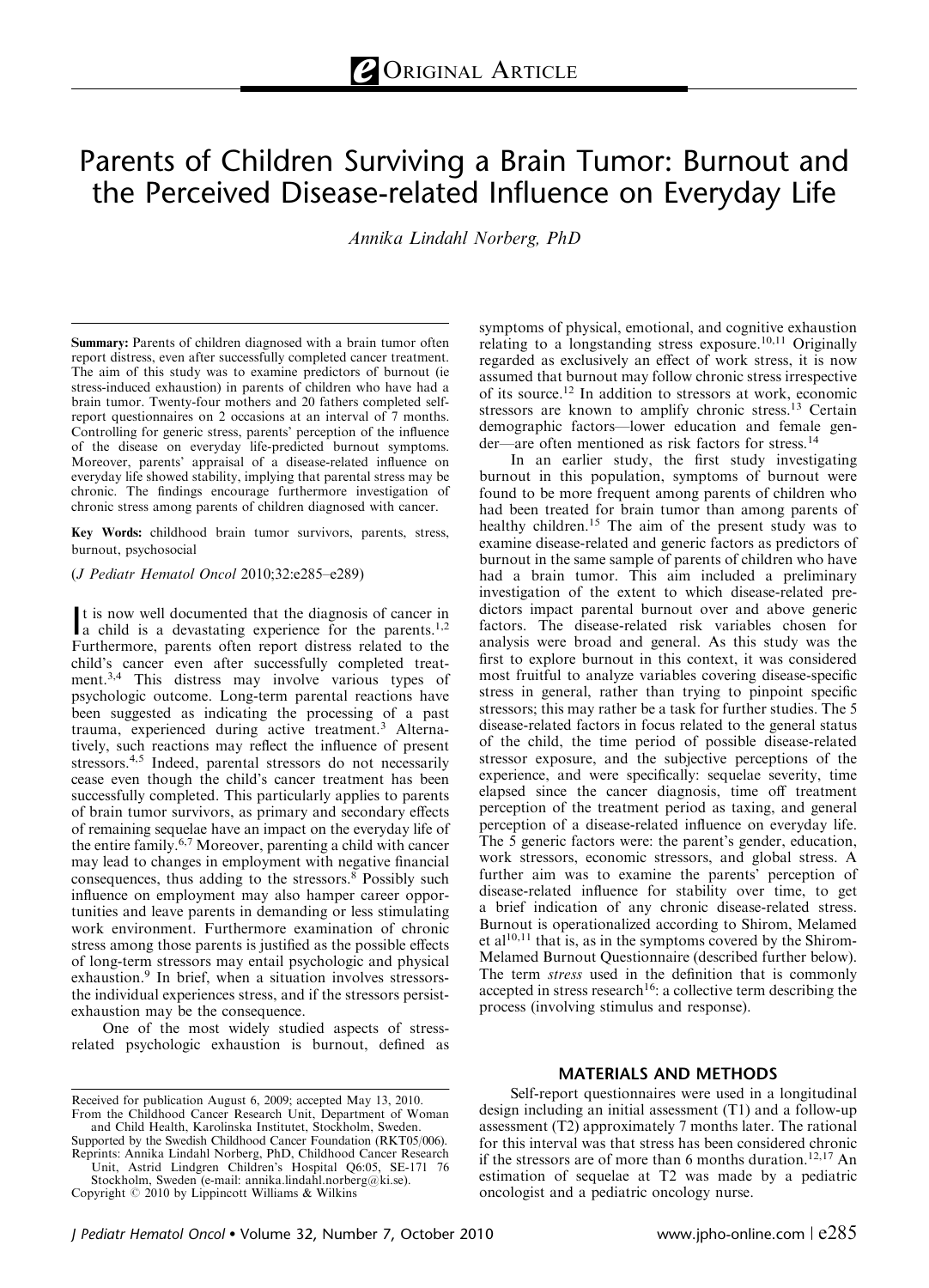# Sample

This report includes data from 44 parents (24 mothers and 20 fathers, of whom 19 were couples, whereas from 1 family only the father participated, and from 5 families only the mothers participated). The inclusion criteria for invitation were: a malignant brain tumor; treatment completed; the child under 19 years old; the parent should have sufficient knowledge of the Swedish language to complete the questionnaire. According to these criteria, we invited both the mothers and fathers of all the children who were diagnosed with a malignant brain tumor 2000–2004 at the pediatric cancer unit at Astrid Lindgren's Children's Hospital/Karolinska University Hospital in Stockholm, Sweden. A total of 59 (86%) out of the 69 parents invited, completed the T1 questionnaires. At T2, 6 parents were not included owing to a relapse of the child's disease. Of the 53 eligible at T2, 44 (83%) participated. Thus, the study sample includes 64% of the parents originally invited.

At T2 the sample had these characteristics. Fifty-five per cent of the parents ( $n=24$ ) had children diagnosed with low-grade astrocytoma,  $18\%$  (n = 8) medulloblastoma,  $11\%$  $(n=5)$  opticusglioma, and 16%  $(n=7)$  other (teratoma, oligodendromatosis, chraniopharyngeoma, and dysgerminoma). The age of the children ranged from 5 to 18 years old. Forty percent of the nonresponding/excluded parents were parents of children with medulloblastoma; this large number was partly explained by the fact that most of the parents excluded at T2 owing to a relapse of the child's disease had children with medulloblastoma. The small numbers in each subgroup did not permit a statistical analysis. The time elapsed since the diagnosis did not differ between responders and nonresponders.

## Procedures

The parents were invited by telephone by a contact nurse, obtaining informed consent. Those who agreed to participate received a letter with written information, the questionnaire, and a prepaid reply envelope. Individuals who had questions about the study or the questionnaire were able to contact the investigator by e-mail or telephone. T2-questionnaires were sent out approximately 7 months later. Reminders were sent by mail 2 and 4 weeks after the T1 and T2 distributions. The study was approved by the local Ethics Committee and carried out in accordance with the ethical standards of the recent version of the 1964 Declaration of Helsinki.

## Assessments

- $\bullet$  The Shirom-Melamed Burnout Questionnaire (SMBQ, 22 items assessing: emotional exhaustion/physical fatigue, listlessness, tension, and cognitive difficulties)<sup>10,11</sup> gives scores ranging from 1 to 7, a higher score reflecting more burnout symptoms. High correlation with the Pines Burnout Measure and subscales of the Maslach Burnout Inventory indicates good construct validity.18 Cronbach's  $\alpha$  0.98 in this study showed good internal consistency.
- A perception of the treatment period was obtained through the questionnaires at T1. On a 4-point scale parents reported whether they perceived the treatment period in general as: ''Very taxing,'' ''Quite taxing,'' ''Not very taxing,'' or ''Not taxing at all.''
- Similarly, a general perception of disease-related influence on everyday life was estimated through the question: ''Is your family and your everyday life today affected by experiences or problems associated with the illness and

the treatment?'' with the response alternatives: ''The family is very much affected," "-quite affected," "-not very much affected,'' and ''—not affected at all.'' The estimation at T1, closest to the end of treatment, was used.

- The parents reported their educational level: elementary school only, high school, or university.
- Economic stressors: a 4-point scale from ''Not at all'' to ''All the time,'' with a question regarding how often the respondent worried about how to make ends meet.
- Work stressors: parents estimated their work situation based on 6 items: demanding, stressful, stimulating, interesting, manageable, gives you opportunity to develop (the 4 latter reversed) on a 4-point scale from  $0 = "Not at all"$ to  $3$  = "All the time." Higher mean scores indicated more intense stressors. For the 6 parents who were not working, the work stressors were regarded to be ''Not at all.'' In a sample of 215 parents of healthy children, this measure of work stressors showed a significant relationship with burnout assessed with the SMBQ (Spearman  $\rho$  0.44,  $P < 0.001$ ).
- Global (ie, nonspecified) stress at T1 was assessed with the 14-item Perceived Stress Scale (PSS),<sup>19</sup> declared to be suitable to examine the role of appraised stress in the aetiology of disease and behavioral disorders. It covered the previous week. Results are sum scores between 0 and 56, a higher score reflecting more stress. Psychometric properties of the scale are adequate.<sup>19</sup>  $\alpha$  in this study was 0.84. Explicitly, the PSS is a measure of perceived load of stressors, as opposed to the SMBQ, which assesses symptoms of burnout.
- An estimation of long-term clinical and/or neuropsychologic sequelae was based on an earlier established categorization, $^{20}$  including 3 categories:
- no or minor sequelae (no limitation of daily activity, requires no special medical attention, no cosmetic differences apparent);
- a certain extent of sequelae, although not severe (mild restriction of activity, and/or mild cosmetic changes, and/ or some medical attention or equipment needed);
- severe sequelae (significant restriction of daily activity, and/or significant cosmetic changes, and/or significant medical attention or equipment needed). A pediatric oncologist and a pediatric oncology nurse blind for the study outcome independently made estimations of sequelae at the time of T2. Subsequently, any divergences between the 2 sets of estimations were examined, and 1 set was established.

## Data Management and Statistics

Unanswered items in the SMBQ were replaced with the respondent's mean score of the subscale in question for 5 respondents who had omitted 1 item each. Regarding predictor variables, 1 answer was missing concerning economic stressors, and was treated as ''Not at all.''

No systematic dependence in burnout scores caused by the shared experiences of the 2 parents in a family was indicated when comparing mother and father from the 19 couples in which both parents participated: Pearson  $r=$ 0.25,  $P = 0.303$ , and paired samples  $t = 2.87$ ,  $P = 0.010$  for a significant difference.

The stability of the parents' perceived disease-related influence on daily life was explored with Wilcoxon signedranks test. The association between perceived influence and time was also examined cross-sectionally, through Spearman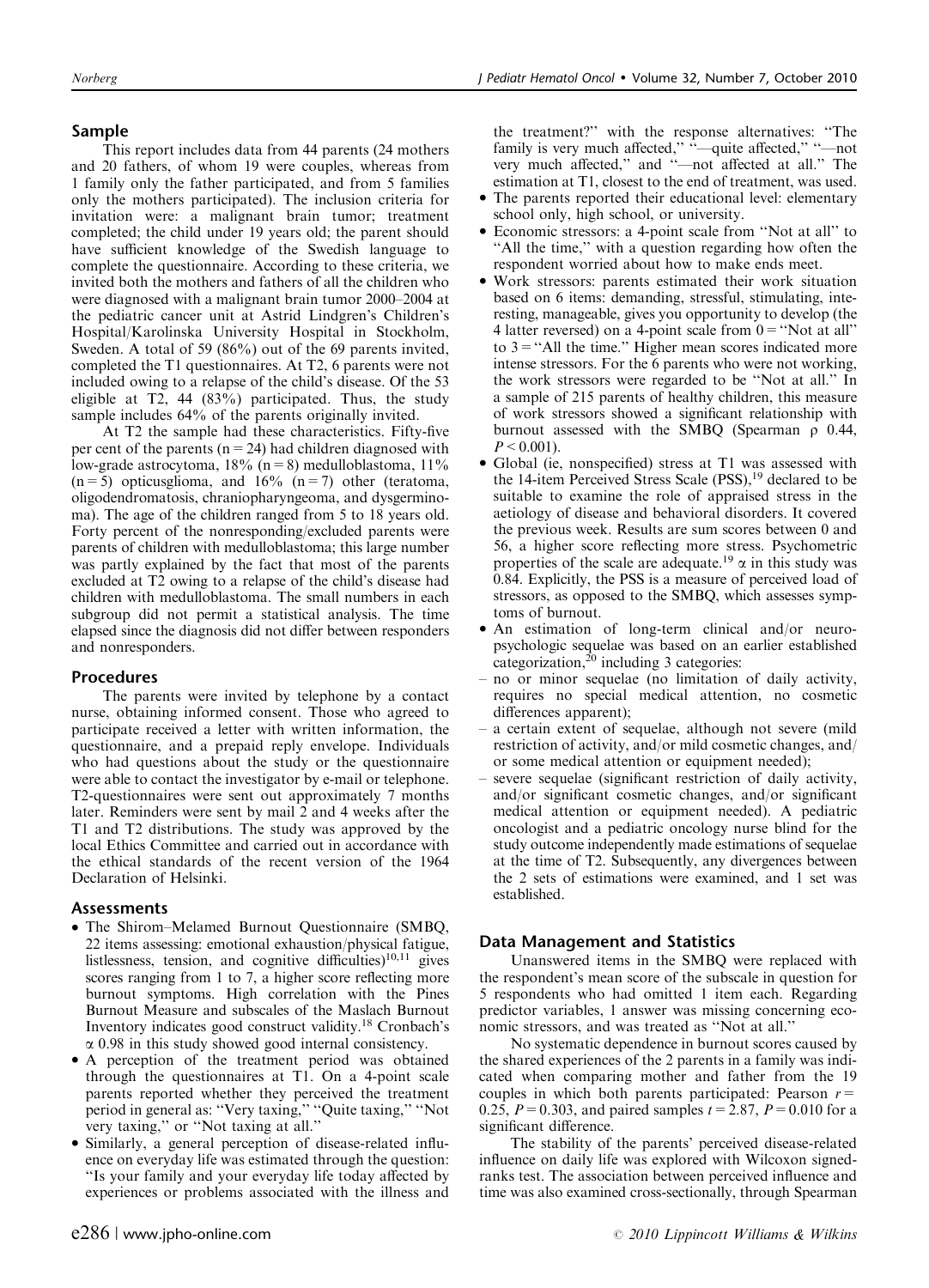correlations involving the perceived influence at T1 and T2, respectively, and the time elapsed since end of treatment.

Univariate tests (2-tailed Spearman correlations) were used to identify any associations between burnout and each of the predictor variables (except sequelae). To minimize the risk of Type I error in the correlation involving 9 tests, results significant at  $P=0.006$  or less were considered according to Bonferroni adjustment. Any association between burnout and sequelae was examined with 1-way analysis of variance (ANOVA).

The impact of disease-related predictors over and above generic factors was calculated through hierarchical regression analysis with forced entry at each step, including factors that were significantly associated with burnout. First, the variance explained by generic factors was removed by forced first-block entry. Subsequently, the disease-related factors were entered.

#### RESULTS

## Descriptive Statistics

#### Disease-related Factors

- Seventeen (39%) were parents of children with no/minor sequelae, 22 (50%) had children with a certain extent of sequelae, and 5 (11%) severe sequelae.
- The time off treatment ranged from 8 to 70 months (mean 34 mo, SD 21).
- Seventeen to 71 months had elapsed since diagnosis (mean 42 mo, SD 18).
- Thirty-three parents (75%) felt that the treatment period had been "Very taxing," 17 (23%) "Quite taxing," and 1 (2%) ''Not very taxing.'' None of the parents considered the treatment period as ''Not taxing at all.''
- The parents' general perception of the disease-related influence on everyday life at T1 was reported as: 16 parents (36%) felt that the family has been very much affected, 17 (39%) the family has been quite affected, 11 (25%) the family has not been very much affected, whereas no one felt that the family has not been affected at all.

The parents' general perception of the disease-related influence on everyday life at T1 was highly correlated  $(rho=0.79, P<0.001)$  with the estimation at T2 7 months later. Wilcoxon signed-ranks test further showed stability in the parents' appraisal of disease-related influence  $(P=0.564)$ . Moreover, weak associations between the time elapsed as the end of treatment, and the disease-related influence (T1  $p=0.20$ ,  $P=0.188$ ; T2  $p=0.03$ ,  $P=0.840$ ) indicated that the experience of influence was equally prevalent at various points in time after the end of treatment. In other words, the perceived influence of the disease on everyday life was not generally lower in parents for whom a longer time had elapsed since the end of treatment.

#### Generic Factors

- Twenty-four (55%) of the parents were mothers, and 20 (45%) were fathers.
- Fourteen (32%) had an education at a university level, and 29 (66%) had been to high school. As only 1 parent had no higher education than elementary school, this category was merged with the high-school category.
- Work stressors ranged from 0 to 2.33 (mean 1.45, 0.46).
- Economic stressors were reported: ''All the time'' for 5 parents  $(11\%)$ , "Often" for 17  $(39\%)$ , "A little

TABLE 1. Correlations Between Predictor Variables and Burnout in Parents of Children With Cancer (n=44)

|                                | Spearman o | P (2-tailed)      |  |
|--------------------------------|------------|-------------------|--|
| Disease-related factors        |            |                   |  |
| Time off treatment†            | $-0.11$    | 0.470             |  |
| Time since diagnosis†          | $-0.15$    | 0.330             |  |
| Treatment perceived as taxing* | 0.20       | 0.183             |  |
| Disease-related influence*     | 0.40       | 0.006             |  |
| Generic factors                |            |                   |  |
| <b>Sex</b>                     | 0.31       | 0.038             |  |
| Education†                     | $-0.28$    | 0.069             |  |
| Economic strain†               | 0.16       | 0.299             |  |
| Work strain*                   | $-0.06$    | 0.731             |  |
| Global stress (PSS)*           | 0.74       | ${}_{\leq 0.001}$ |  |

\*Assessed at T1, 7 months before T2. wStatus at T2.

sometimes" for 17 (39%), and "Not at all" for 4 parents  $(9\%)$ .

- One nonresponse regarding economic stressors was treated as ''Not at all.'' Global stress, assessed as a PSS score, ranged from 8 to 47 (mean 24.3, SD 8.7).

#### Associations Between Predictors and Burnout

Only 1 variable in each predictor category was significantly correlated with burnout (Table 1). Thus, parents who reported that their families were more seriously affected by cancer-related matters and those with a higher level of global stress reported more burnout symptoms 7 months later. ANOVA revealed no systematic variation in burnout between the 3 sequelae groups (comparison of Groups I and II  $P = 0.853$ ; II and III  $P = 0.682$ ; I and III  $P=0.606$ ).

Subsequently, a 2-step hierarchical regression analysis was made. Collinearity between the 2 independent variables was found to be unproblematic ( $\rho = 0.18$ ,  $P = 0.233$ ). According to the results of the hierarchical regression analysis, 61% of the variance in burnout was accounted for by global stress, and an additional 6% was explained by the parents' perceptions of the disease-related influence (Table 2).

#### **DISCUSSION**

Several researchers have assumed that parenting a child with cancer entails chronic stress. This assumption was supported by the present findings, in which burnout symptoms experienced by parents of childhood brain tumor survivors suggest a long-term stress exposure. However, it has been presumed that the cancer treatment phase is the period that entails chronic parental stress,<sup>2,21</sup> implying that any posttreatment burnout basically should be lingering effects of this phase. Yet, these findings suggest that neither the perceived demands of treatment nor the passing of time

TABLE 2. Prediction of Burnout in Parents of Children With Cancer Using Hierarchical Regression Analysis

| <b>Steps/Predictors</b>                                | $R^2$ | $R_{\text{change}}^2$ |                          |                       |
|--------------------------------------------------------|-------|-----------------------|--------------------------|-----------------------|
| 1. Global stress (PSS)<br>2. Disease-related influence | 0.61  | 0.06                  | 0.78 8.13<br>$0.26$ 2.82 | ${}_{0.001}$<br>0.007 |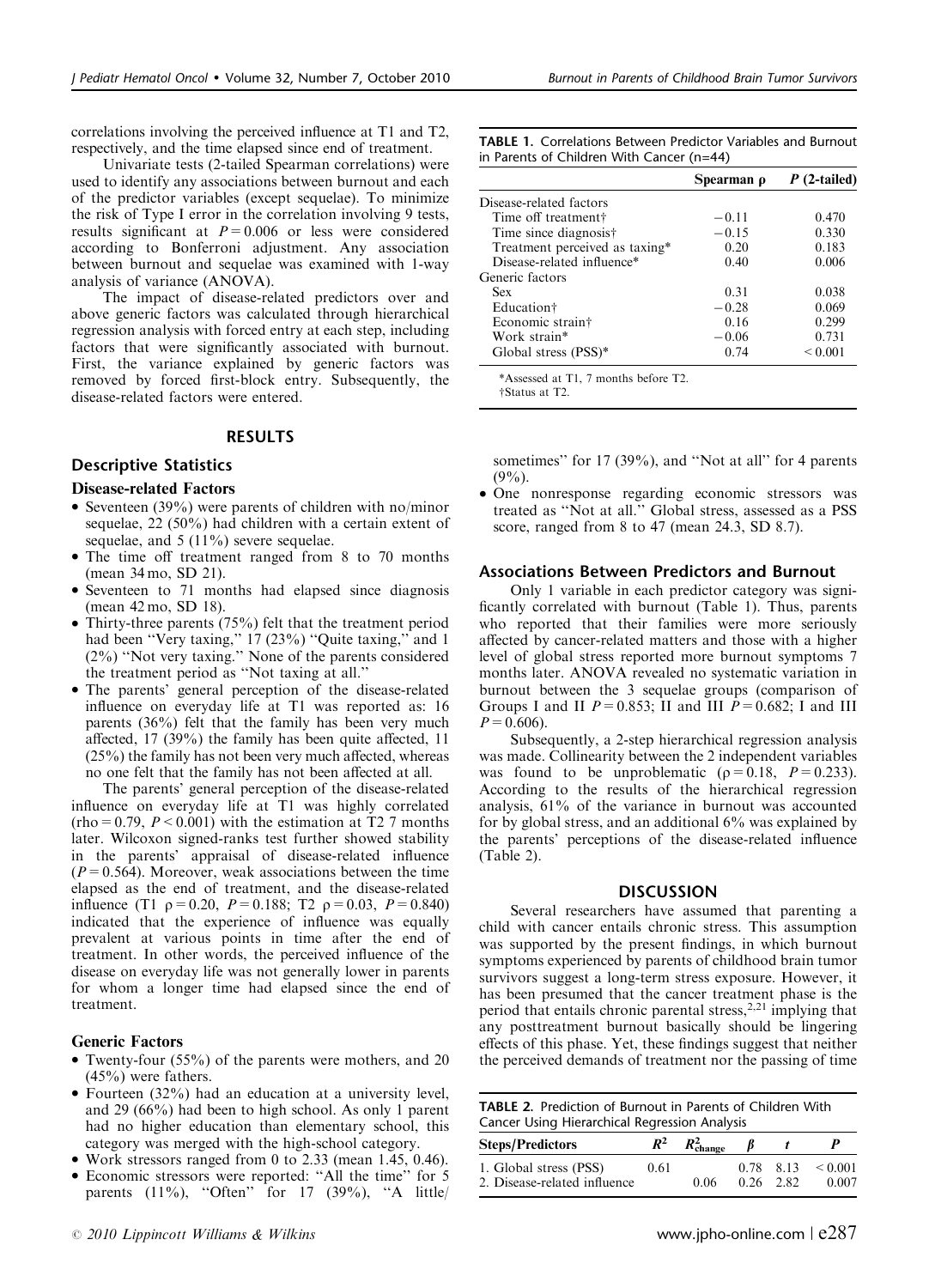was systematically associated with burnout symptoms. According to this cross-sectional study, burnout symptoms may be present at any point in time during the first 6 years posttreatment. In addition, results indicated that parents' subjective perception of the everyday influence from the disease is associated with burnout symptoms 7 months later.

The perceived disease-related influence explained an additional small part of the variation in burnout, over and above global stress including stress of any kind, whether disease-related or not. The relationship between stress and burnout in the parents of childhood cancer survivors should be furthermore examined with an approach that better identifies the various sources of stress, and using larger samples.

It should be observed that the perceived influence was not assessed as an objective measure of effect on the family. Rather, it was intended to reflect the parents' subjective experiences. Although the single question constituted a rough measure, the responses indicate that many parents perceived that their lives were markedly affected by matters associated with the child's brain tumor. Moreover, the parents' responses to this question were fairly stable over time, which may alert to experiences of prolonged stressors.

The imprecision of this single-item measure prompts a consequential question regarding which types of diseaserelated stressors are specifically associated with parental burnout. We know from earlier research that an increased overall parenting burden seems to persist when treatment has been completed.<sup>22,23</sup> In the case of long-term late effects in general, and neurocognitive sequelae in particular, survivor needs relate to all kinds of everyday life activities, in which parents invest a large amount of time and commitment.<sup>6</sup> Moreover, the situation also influences family functioning and marital roles, and balancing sibling needs. For the parent as an individual, routine and the view of life often change, which can be perceived as stressful. Thus, parents of brain tumor survivors often experience combinations of tangible stressors and existential challenges.6,24 For example, changes in parenting routines are triggered by the child's actual needs, but also by uncertainty about the future and by the cancer experience per se.

Consequently, long-term late effects in survivors of childhood brain tumor are likely to cause stress in parents. Yet, more severe sequelae did not systematically imply higher level of burnout symptoms in this study. This is in line with earlier findings that the objective severity of a child's disability does not seem to systematically have an impact on parent well-being in the same way as subjectively perceived stressors do.<sup>25</sup> The explanation may converge with the general stress theory, in which the psychologic outcome seems to be dependent on the subjective experience of the event rather than its objective features. In addition, the mere fact that the child has changed can be stressful.<sup>26</sup> Adapting to even a minor sequel, eg, nutrition problems or minor attention difficulties, typically influences the entire life of the family.<sup>6</sup>

Perceived work stressors did not show any association with burnout in this sample. This furthermore supports the suggestion that burnout in the study group may be related to nonwork stressors. A possible explanation may also be traced to the fact that parents of childhood cancer survivors often report a more relaxed attitude to work and career.6,23

Burnout in parents of childhood cancer survivors is not only a problem for the parents themselves. A parent suffering from the emotional and cognitive symptoms of burnout may perceive a reduced capacity for parenting. Moreover, any deterioration in the ability to take in medical information may affect the quality of care. In addition to regular crisis support and counseling, components from methods developed for the prevention and treatment of work-related burnout may be useful in pediatric psycho-oncology care.<sup>27</sup> Indeed, preliminary findings indicate that coached involvement in the child's rehabilitation may alleviate parents' chronic stress.<sup>28</sup>

Some obvious methodologic limitations of the study need to be mentioned. The first is the relatively small sample, preventing us from reliably drawing generalized conclusions based on the findings, and reducing the power of statistical tests. In addition, although the use of comparison groups is complicated in the study of contextspecific stressors, the lack of a comparison group is a limitation of the study. Second, the measure of stress and burnout was based only on self report. Physiologic measures relevant to the chronic stress process would have added more weight to the study. Moreover, the use of stress appraisal to predict stress outcome is challenging, owing to possible reciprocity. Besides, burnout can be stable, and may well have been present already at T1, blurring the possibility to interpret the direction of causality. In addition, as burnout was measured only at T2, we cannot tell if the predictor variables were associated with a change in burnout levels. In addition, our rating of sequelae severity did not include measures of behavior or psychosocial problems, which may be demanding for the parent. Furthermore, the estimations of the parents' perception of the disease-related influence and the perception of treatment were simple and may not capture the concept accurately. Single items have a questionable validity, and the latter was retrospectively estimated, which is always less than optimal. Nevertheless, single items are efficient in the preliminary screening of general phenomena, without overloading already burdened respondents. The fact that the perception of the disease-related influence showed an association with burnout encourages furthermore examination. However, it should be borne in mind that the findings of this study relate to parents of children surviving a brain tumor, and cannot be generalized to parents of children with other diagnoses. Furthermore, the cross-sectional nature of the study group as regards time elapsed since the end of treatment may be a limitation. However, the influence can be regarded as minor as the data were analyzed longitudinally, and the preliminary analysis revealed no association between the time elapsed since the end of treatment and the outcome measure of burnout. The range of time between time of diagnosis is very large to draw conclusions from. In addition, no baseline scores of parental stress before the child's illness could be obtained. Finally, in addition to the generic stressors addressed in this report, further studies could investigate the impact of the experience of other disease, bereavement, or interpersonal conflict.

The findings imply that the appraised stressors of parenting a brain tumor survivor may contribute to burnout symptoms. If that is the case, intervention programs may target chronic stress early in the psychosocial follow-up of these families to prevent negative consequences. The findings that parental burnout indeed